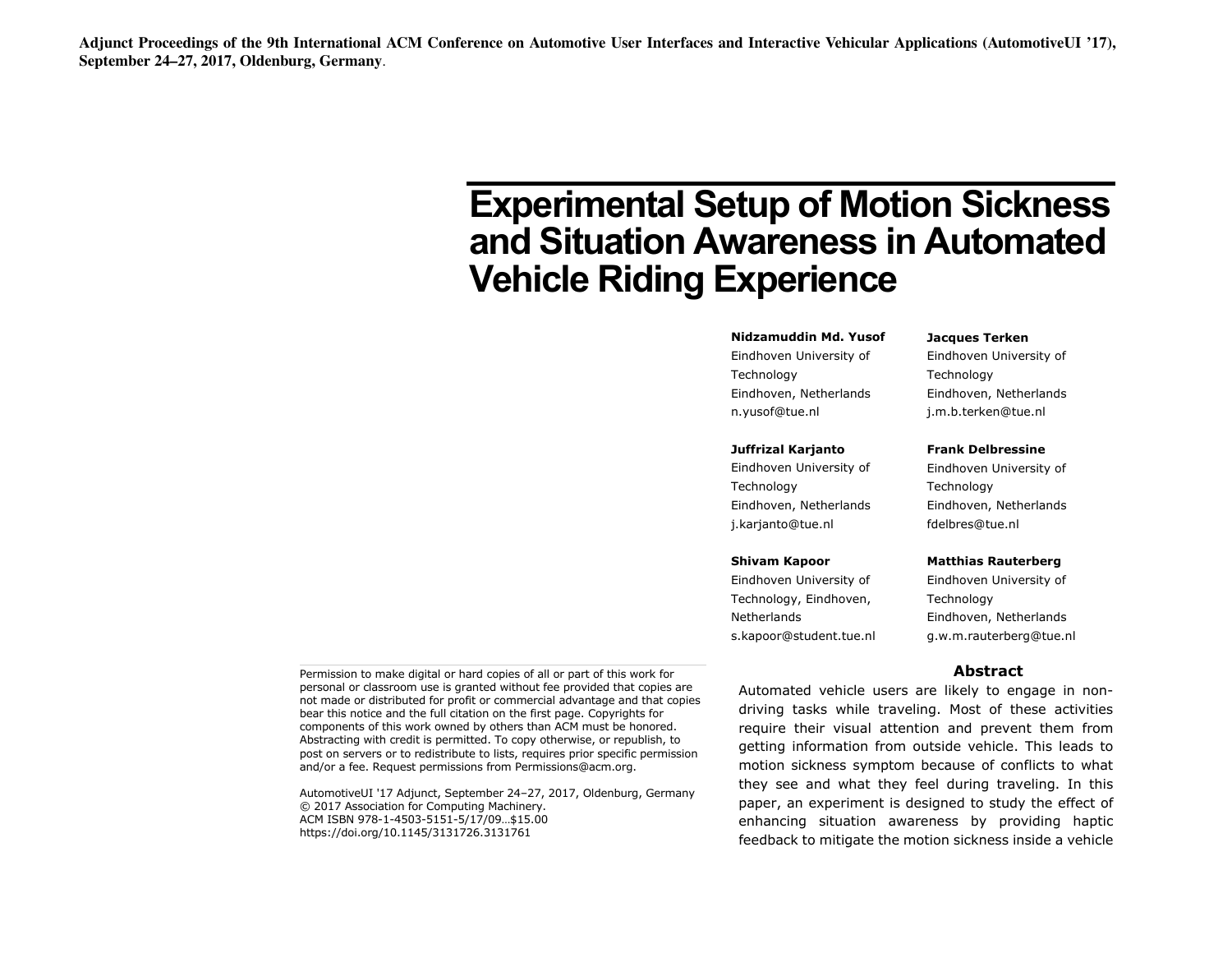

Figure 1: The Instrumented Car

while doing a non-driving task. A preliminary study (N=10) shows that the experimental setup has promising results that can provide insightful information between situation awareness and motion sickness for future car designers.

#### **Author Keywords**

Automated vehicles driving; motion sickness dose value; situation awareness; motion sickness; haptic feedback information.

# **CCS Concepts**

• General and reference~Experimentation • Humancentered computing~Field studies • Hardware~Haptic devices

# **Introduction**

Automated vehicles raise numerous complex challenges in the forthcoming years as automated driving technology evolves. They enable a transition of humans drivers to eventual passengers that can perform nondriving tasks, such as reading, socializing with other passengers, watching movies, or working [11]. Such activities usually tend the automated vehicle users' focus off the road, which leads to an incapability to predict the immediate movement of the automated vehicle. This lack of outside visual information substantially reduces situation awareness (SA) of the users.

SA is defined in various ways of concept, depending on the theoretical and methodological approaches. [3] mentioned in a simple way that SA is "knowing what is going on around you." In the context of fully automated vehicle driving experience, SA would involve the user being aware of what is happening in the environment and surroundings of the automated vehicle while performing non-driving tasks. Furthermore, automated vehicle users' will be subjected to experience certain forces, which are induced by braking, cornering and accelerating of the vehicle. They normally try to compensate the feeling of forces acted on their body by visually understanding the situation and act accordingly. However, when they have no ability to foresee the direction of movement of the vehicle, they cannot act accordingly and motion sickness (MS) symptoms, such as physical discomfort, dizziness, and nausea, might occur.

MS is a result of a conflict between the passenger's vestibular and visual inputs, diminished ability to foresee the direction of movement of the vehicle and deprivation of control over one's movements [1]. In addition, an aggressive driving manner involving multiple occurrences of acceleration and braking is more probable to cause MS [2][9]. The previous study found that automated vehicle user would prefer a defensive or much less induced acceleration driving styles [13]. Yet, engaging non-driving tasks, even with that kind of driving style, can cause MS since human bodies are not habitual to low-frequency oscillation of movement, especially in an urban area [5].

The general idea to overcome this situation is using human senses to provide sufficient situation awareness to predict or anticipate the action of the automated vehicle and act accordingly on time. In this paper, experimental and analytical methods of research are described and discussed in order to scrutinize the role of SA in mitigating MS insightfully. The research aims to examine whether providing haptic feedback information in advance about the automated vehicle's movement in a certain direction to the passengers increases SA and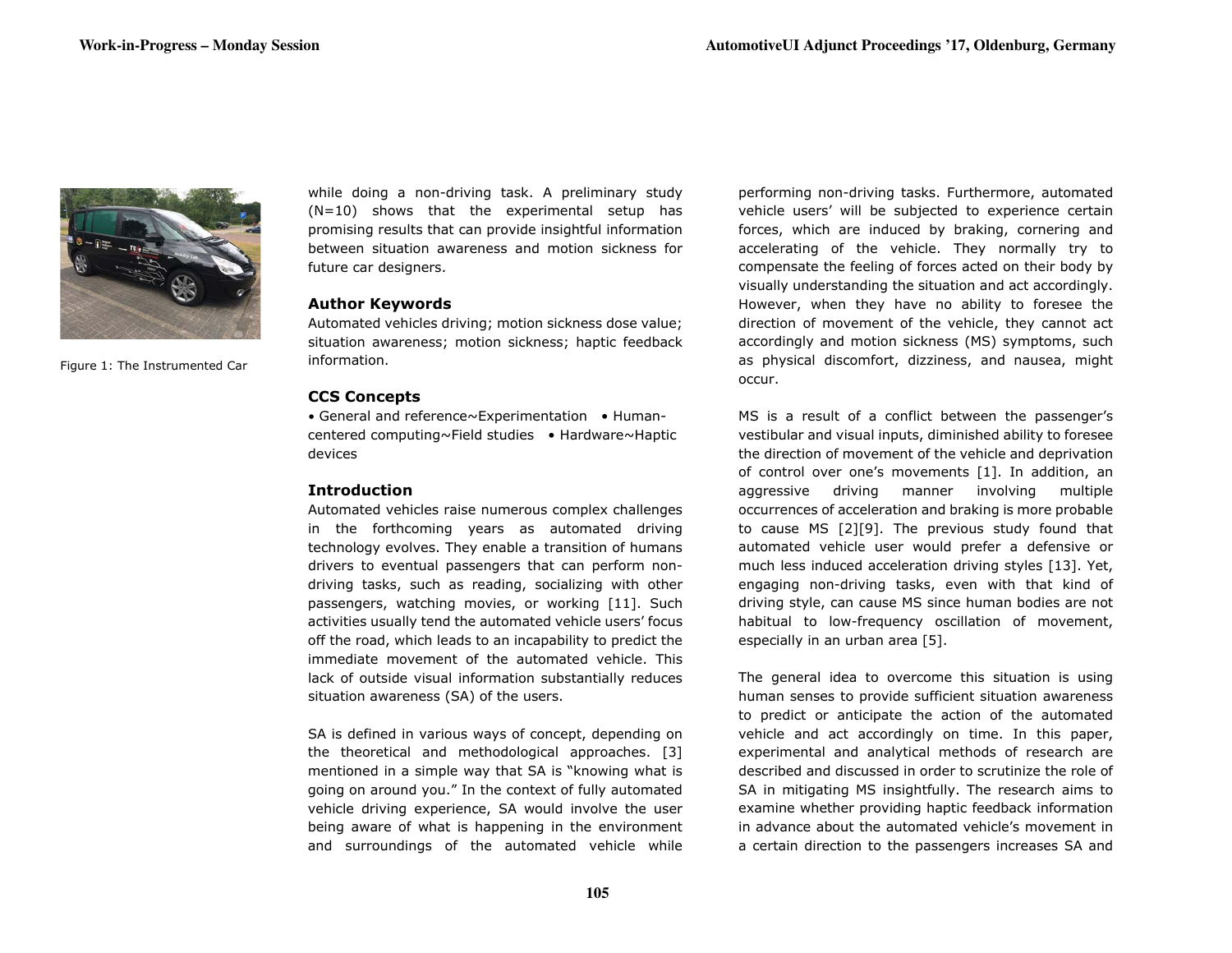

Figure 2: Sitting position while watching video inside the instrumented car.



Figure 3: Haptic feedback device attached on the left forearm.

reduces MS when compared to providing no information at all.

# **Design, Prototype, and Apparatus** *Haptic Feedback*

A haptic feedback device, which consists of several mini vibration motors and controlled by Arduino board, is designed. Participants will wear the device on both of their forearms. This device provided haptic feedback information cues by vibrating the forearm corresponding to the direction the car will be turning in, either left or right. This way the participants were informed in advance about the oncoming change in the direction of movement of the vehicle and as an attempt to try to improve the passenger's SA.

### *Instrumented Car*

Due to interior space and possibility of various seat arrangements, a Renault Espace, a multiple purpose vehicle (MPV), will be used for this study. This vehicle is transformed into an instrumented car, equipped with various sensors, such as pulse sensor and accelerometer, and all data is synchronized in a data acquisition (DAQ) device. A laptop will be used to show all data when conducting the experiment. This instrumented car's interior layout is customized and can be seen in Figure 4.



Figure 4: Interior cabin layout of the instrumented car.

In order to simulate an automated vehicle riding experience, the rear cabin is designed with a table, and a TV display is mounted on the cabin partition where participants could perform non-driving tasks. Furthermore, in order to maximize the passenger's feeling of being inside an automated vehicle and to provide a 'no driver' perception to the passengers, the rear cabin was completely isolated using a partition that separates the frontal area where the driver is present. In addition, a special device, the Automatic Acceleration and Data controller (AUTOAccD), will be used to help experimenter to simulate automated driving style [8].

# **Planned Study Design**

The main objectives of this study are: 1) Is the information provided from haptic feedback can increase the situation awareness of automated vehicle user, where no visual information is given? 2) Is enhancing the situation awareness will reduce or mitigate the motion sickness symptom? 3) Do this information increase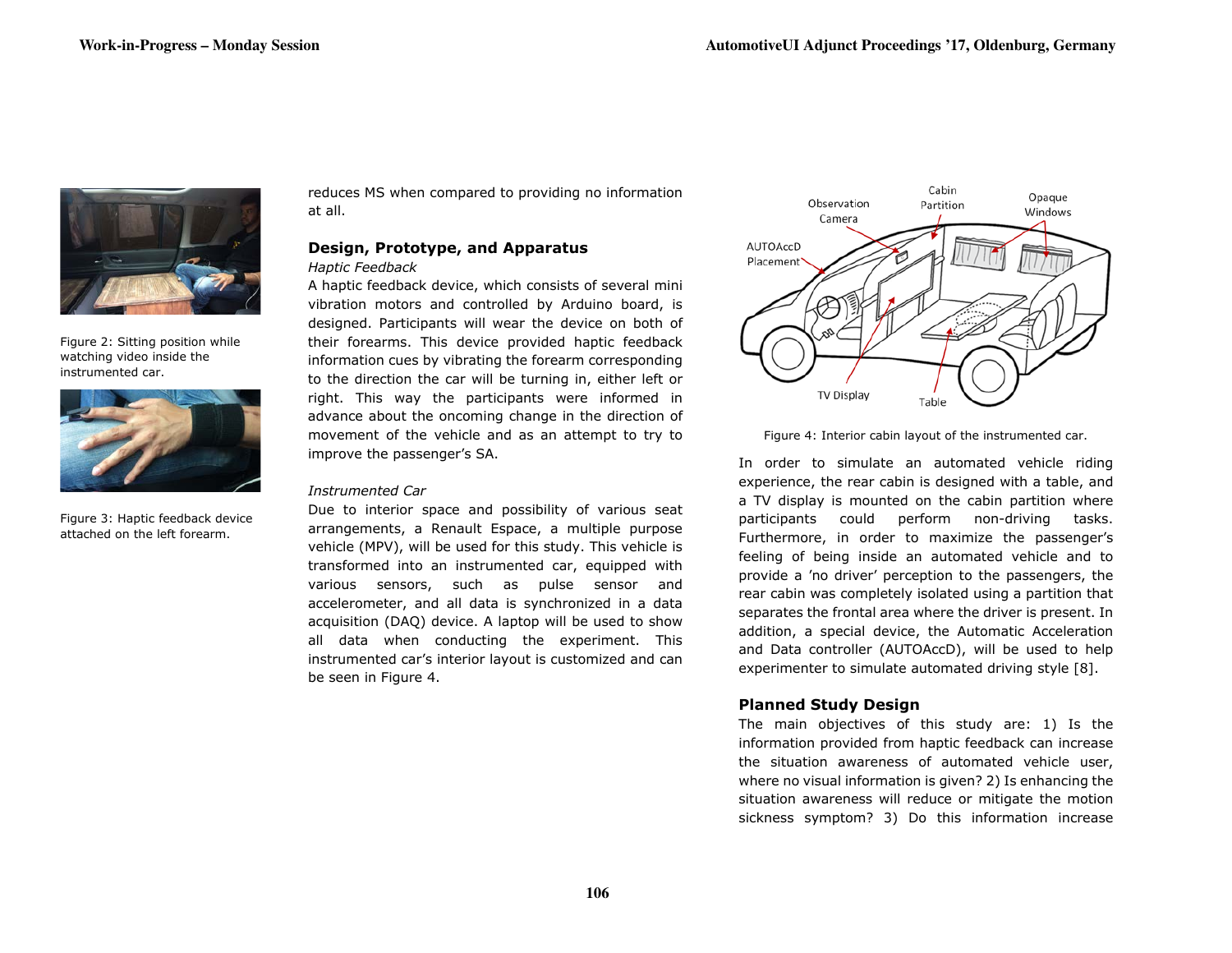users' mental workload when they are engaging in the non-driving task?

To answer these questions, the targeted participants for this experiment are the people that fall within the range of 25- to 100-percentile of Motion Sickness Susceptibility Questionnaire (MSSQ) scores [6]. All selected participants will be subjected to two experimental conditions, with (haptic condition (HC)) and without (baseline condition (BC)) haptic feedback prototype. In avoiding carry-over effect, the pseudo-randomized order will be applied. During the experiment, they will engage with a non-driving task, by watching a video on the TV display. For measuring the consistency of experiment sessions, instrumented car data (speed and acceleration) will be collected, and the concept of Motion Sickness Dose Value (MSDV) will be applied, based on [10] and according to [7]. For the measurement of motion sickness level, the Motion Sickness Assessment Questionnaire (MSAQ) will be used before and after experiment sessions [4]. For the measurement of situation awareness level, Situation Awareness Rating Technique (SART) will be used [12]. Rating Scale Mental Effort (RSME) will be used to assess the mental workload. After the experiment sessions, participants can give their opinions about the experiment in general.

# **Preliminary Results**

The setup of experiment has been analyzed after conducting 10 sessions of the experiment, involving 10 participants (4 male and 6 female) between the ages of 18 and 36. As mentioned before, they were selected based on their MS susceptibility which was rated using the MSSQ.

The mean value of the MSDV for all 10 sessions in BC was  $6.65$ ms<sup>-1.5</sup> (SD = 1.17ms<sup>-1.5</sup>) and in HC was  $6.09$ ms<sup>-</sup>  $1.5$  (SD = 0.71ms<sup>-1.5</sup>). On the same hand, the mean of exposure time of the experiment was  $535.6s$  (SD = 6.0s) in BC and  $532.7s$  (SD = 9.6s) in HC. Furthermore, the mean value of the answer of MSAQ was calculated, and the score of before and after each experiment was compared, with 0% representing no MS and 100% representing unbearable MS. In BC, the level of MS raised from  $15.1\%$  (SD = 5.9%) to 22.8% (SD = 22.9%); in HC, the level of MS raised from 14.8% (SD  $= 5.1\%$ ) to 19.4% (SD = 8.0%). The mean SART score was also calculated, in both BC and HC, with a total range from -5 (lowest SA) to 13 (highest SA). Without haptic prototype feedback, the mean rating score was 2.7 (SD  $= 2.7$ ); with haptic prototype feedback, the mean score was  $5.1$  (SD = 2.5). In addition, the RSME score reduced from 38.3 in BC to 23.1 in HC was 23.1.

# **Discussion and Conclusion**

Participants that are having an MSSQ percentile rating below 25 were not selected for the experiment since they were not susceptible enough to MS and therefore would prove to be irrelevant for conducting the experiment. In addition, MSDV needed to ensure consistency in the experiments since it is important to induce the same MS in all participants by driving in the same style and on the same route in order to get realistic results. The calculated MSDV showed that the experiment was consistent and the period of the experiment (during the riding part) has almost the same exposure time.

Comparing the mean scores of MSAQ in both conditions, both results showed growth in MS level. However, in HC, the MSAQ score is raised less than in BC. Added to that, the mean SART score increase by 2.6 points. These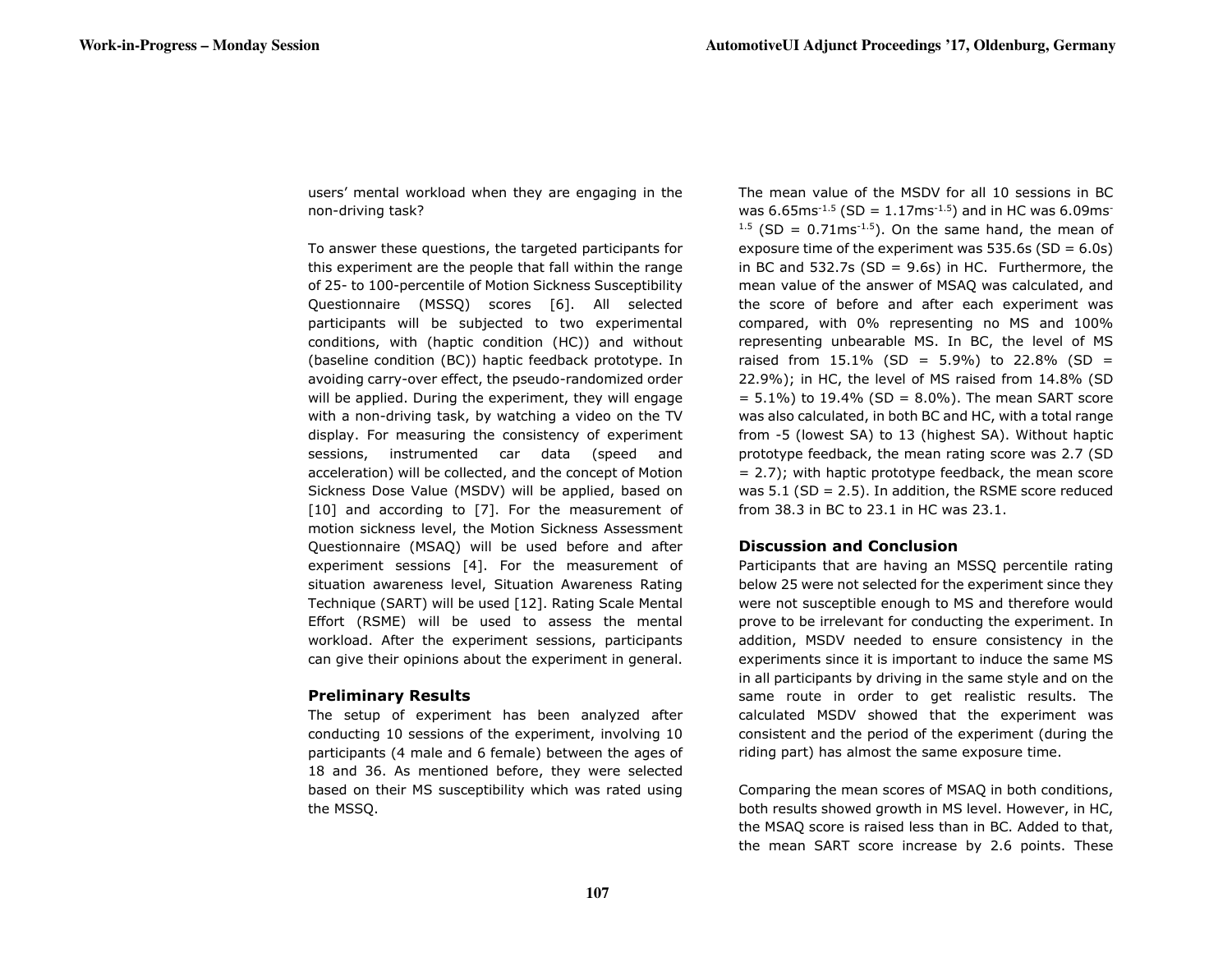results showed that providing early information about the direction the car will be turning in did increase SA of participants and lessen the MS symptoms. Moreover, based on RSME result, the implementation of the prototype did reduce the mental workload in gaining SA. However, these results are based on the small number of participants. A larger number of participants could provide a more extensive comprehension of the correlation between the changes in SA and its effects on MS.

In conclusion, this paper presents a brief explanation of experimental setup to study the correlation between SA and MS by means of haptic feedback. Preliminary results showed the experimental setup is reliable and consistent for each conducted sessions.

# **Acknowledgements**

The authors would like to express their gratitude to Universiti Teknikal Malaysia Melaka and Ministry of Higher Education, Malaysia for the funding of the Ph.D. programs of Nidzamuddin Md. Yusof and Juffrizal Karjanto.

# **References**

- 1. Cunningham, M. and Regan, M.A. 2015. Autonomous Vehicles : Human Factors Issues and Future Research. *Proceedings of the Australasian Road Safety Conference* (2015).
- 2. Diels, C. and Bos, J.E. 2016. Self-driving carsickness. *Applied Ergonomics*. 53, (2016), 374– 382.

DOI:https://doi.org/10.1016/j.apergo.2015.09.009

3. Endsley, M.R. 2000. Theoretical Underpinnings Of Situation Awareness : A Critical Review. *Situation Awareness Analysis and Measurement*. M.R. Endsley and D.J. Garland, eds. LEA. 3–32.

- 4. Gianaros, P.J., Muth, E.R., Mordkoff, J.T., Levine, M.E. and Stern, R.M. 2001. A Questionnaire for the Assessment of the Multiple Dimensions of Motion Sickness. *Aviation Space and Environmental Medicine*. 72, 2 (2001), 115–119.
- 5. Golding, J.F. 2006. Motion sickness susceptibility. *Autonomic Neuroscience: Basic & Clinical*. 129, (Oct. 2006), 67–76. DOI:https://doi.org/10.1016/j.autneu.2006.07.019
- 6. Golding, J.F. 1998. Motion sickness susceptibility questionnaire revised and its relationship to other forms of sickness. *Brain Research Bulletin*. 47, 5 (1998), 507–516. DOI:https://doi.org/10.1016/S0361- 9230(98)00091-4.
- 7. ISO 1997. The International Standard ISO 2631-1 Mechanical vibration and shock - Evaluation of human exposure to whole-body vibration.
- 8. Karjanto, J., Md. Yusof, N., Terken, J., Delbressine, F., Hassan, M.Z. and Rauterberg, M. 2017. Simulating autonomous driving styles: Accelerations for three road profiles. *MATEC Web of Conferences*. 90, (Dec. 2017), 1–16. DOI:https://doi.org/10.1051/matecconf/20179001 005.
- 9. Karlsson, N. and Tjärnbro, H. 2012. Motion sickness in cars: Physiological and psychological influences on motion sickness. Bachelor's Thesis. Chalmers University of Technology, Gothenburg, Sweden (2012).
- 10. Lawther, A. and Griffin, M.J. 1987. Prediction of the incidence of motion sickness from the magnitude, frequency, and duration of vertical oscillation. *The Journal of the Acoustical Society of America*. 82, 3 (1987), 957–66.

DOI:https://doi.org/10.1121/1.395295.

11. Schoettle, B. and Sivak, M. 2014. Public Opinion About Self-Driving Vehicles in China, India, Japan,